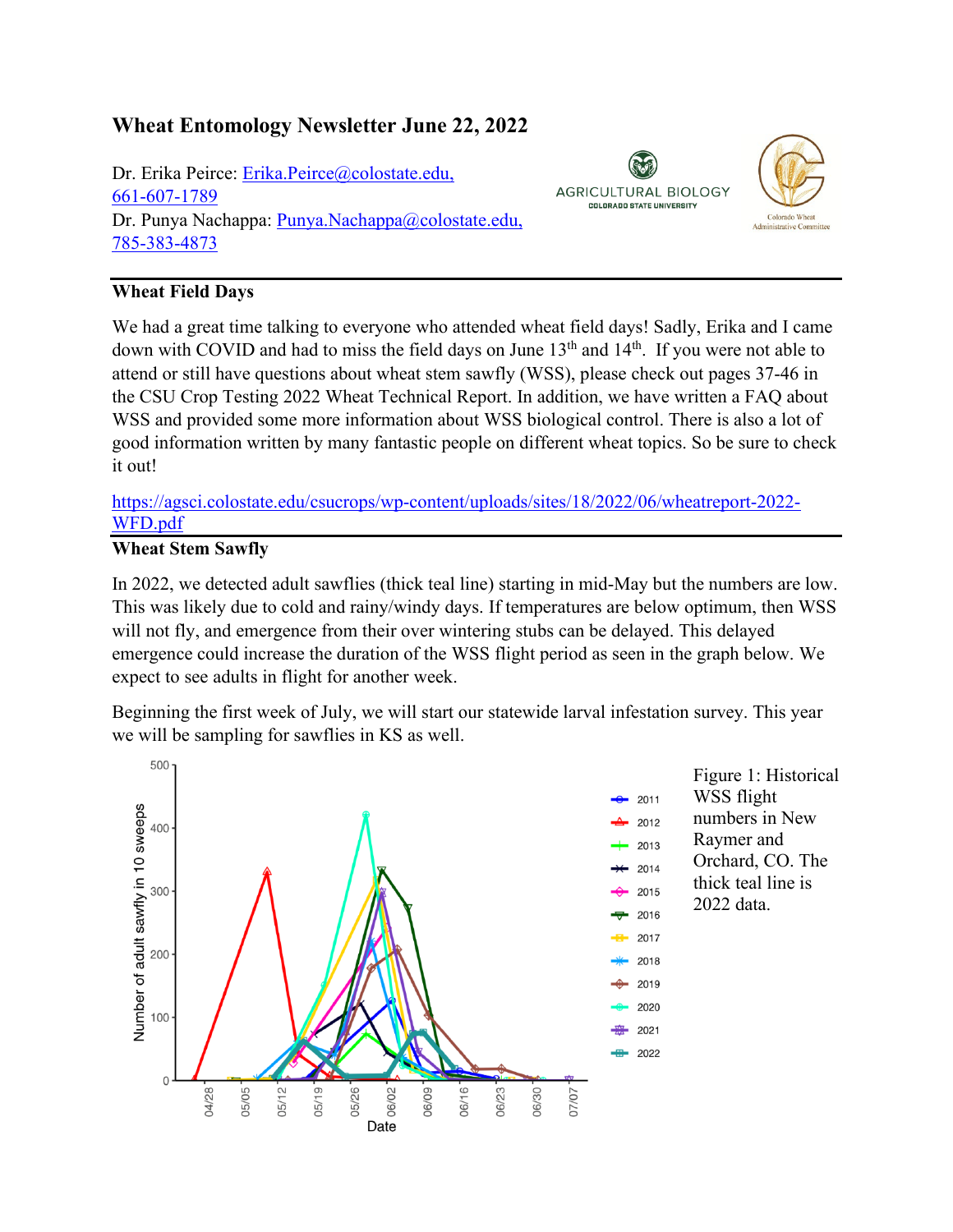#### **WSS Biological Control**

*Bracon cephi* and *B. lissogaster* are the only known parasitoids to parasitize WSS. There is limited record of WSS parasitism in Colorado. However, we found small amounts of parasitism in the non-cultivated grasses, i.e., intermediate wheatgrass, smooth brome, and western wheatgrass, located directly next to wheat fields. We are also conducting weekly sweeps of wheat at New Raymer, CO, to see if we can capture adult parasitoids near wheat fields.



Figure 2: Historical parasitoid adults captured near wheat in New Raymer and Orchard, CO.

Currently, we are working on projects to determine whether field releases of Nebraska parasitoids can result in field establishment. Additionally, we are working with the wheat breeding program to understand how different cultivars might influence parasitoid survival and development.



Figure 3: Emergence canisters, adult parasitoids are attracted to the light and then are collected in the glass vials at the top. Photo credit: Paetra Vroman-Lucas



Figure 4: Adult parasitoid emerging from Nebraska wheat stubble. Photo credit: Paetra Vroman-Lucas